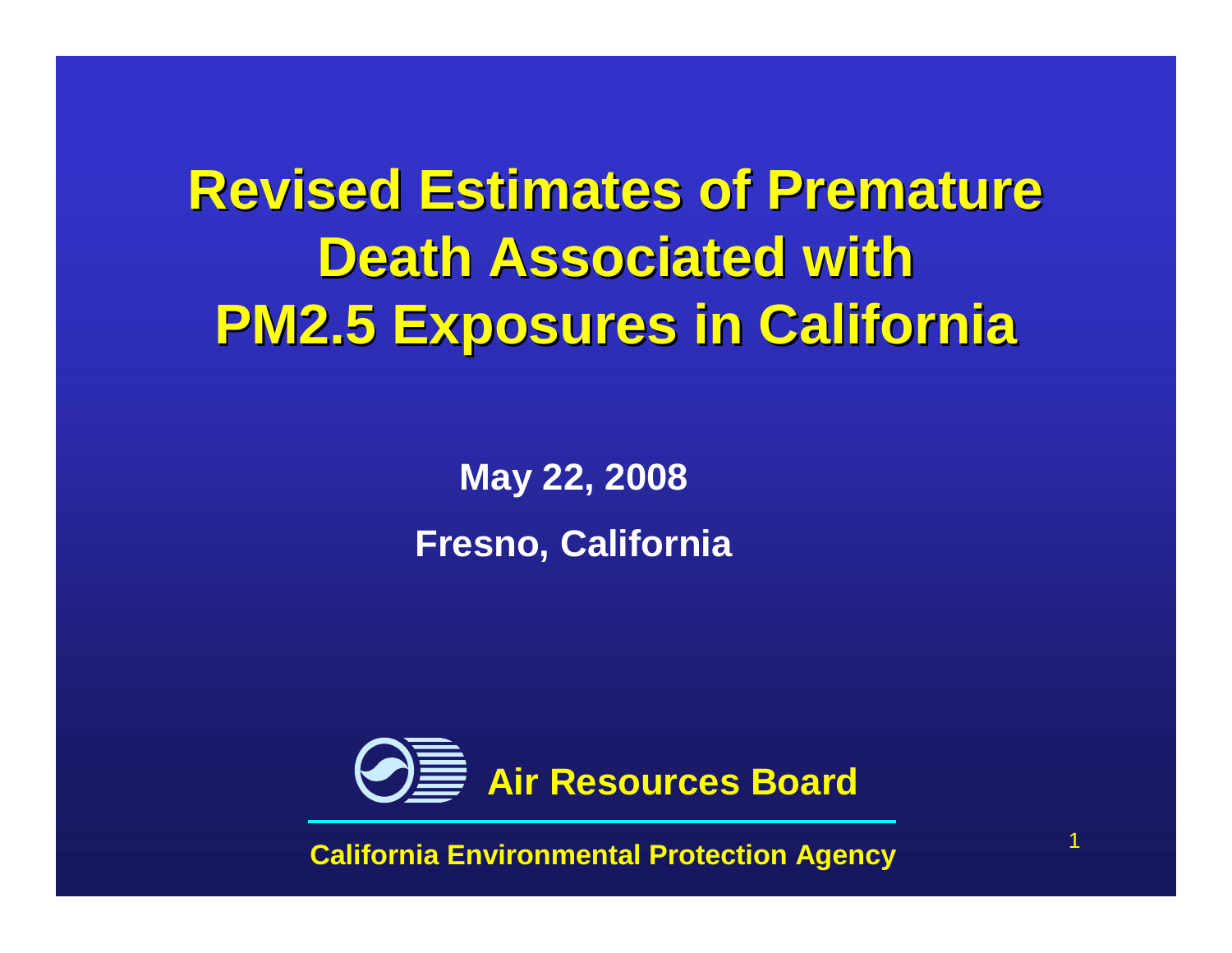### **Overview**

- Background on ARB's health impacts analysis
- Updated methodology
- New estimates of premature deaths
- Next steps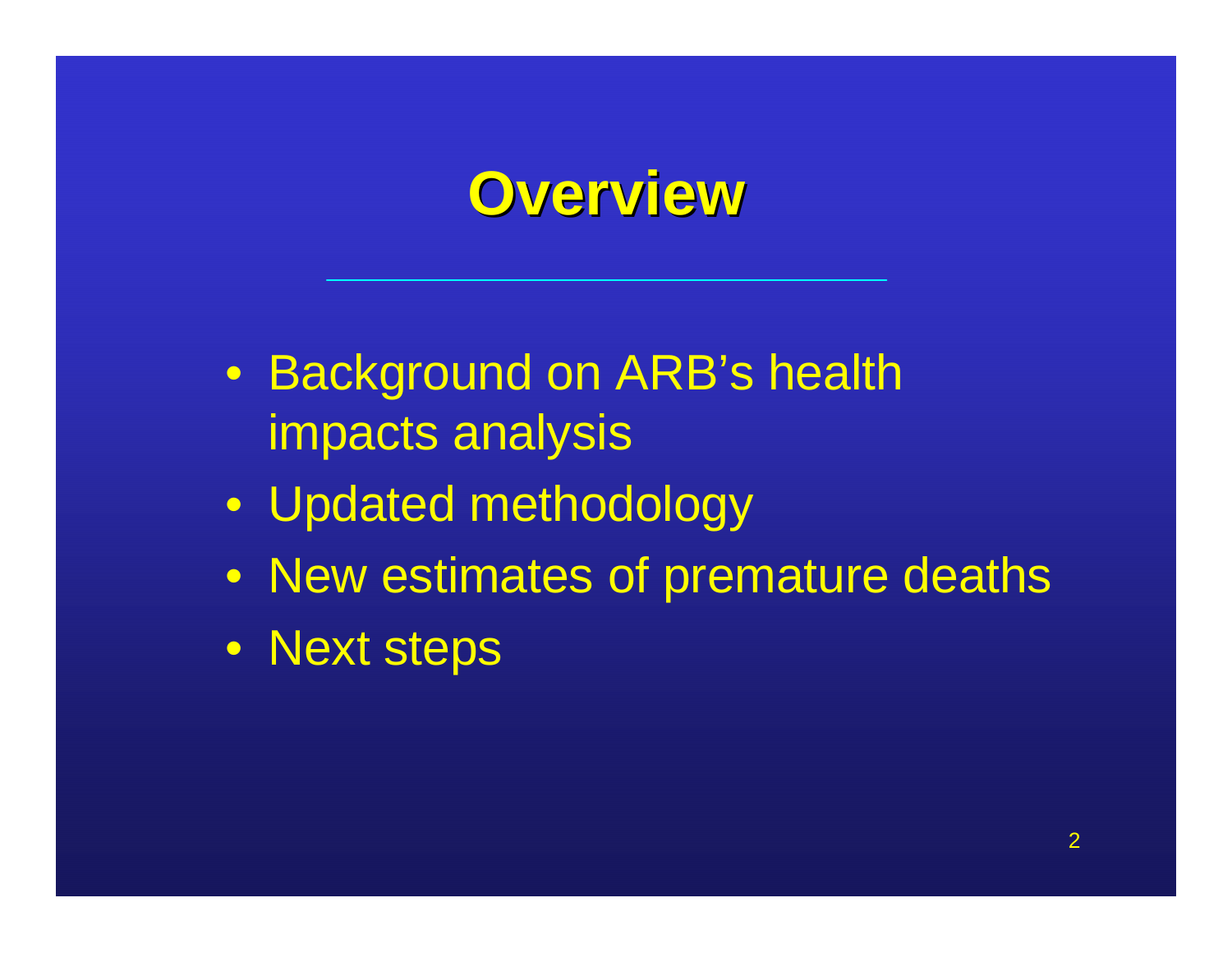### **ARB's Health Impacts Analysis**

- Estimate health impacts associated with public exposures to ambient levels of ozone and PM
- Estimate benefits associated with proposed diesel PM regulations to reduce emissions
- Board requested update in light of new studies emerging since 2002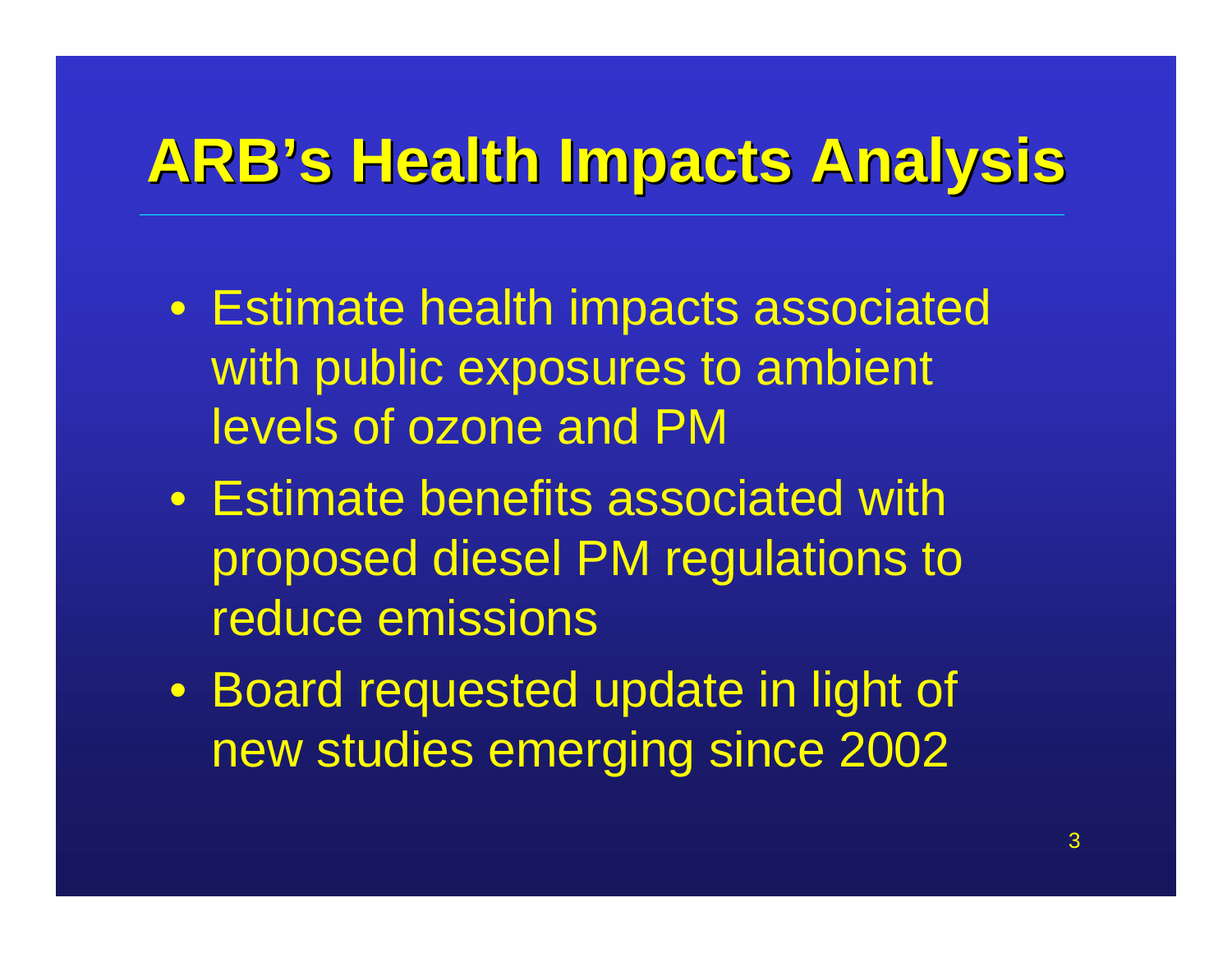## **Key Steps in ARB's Update of Estimates**

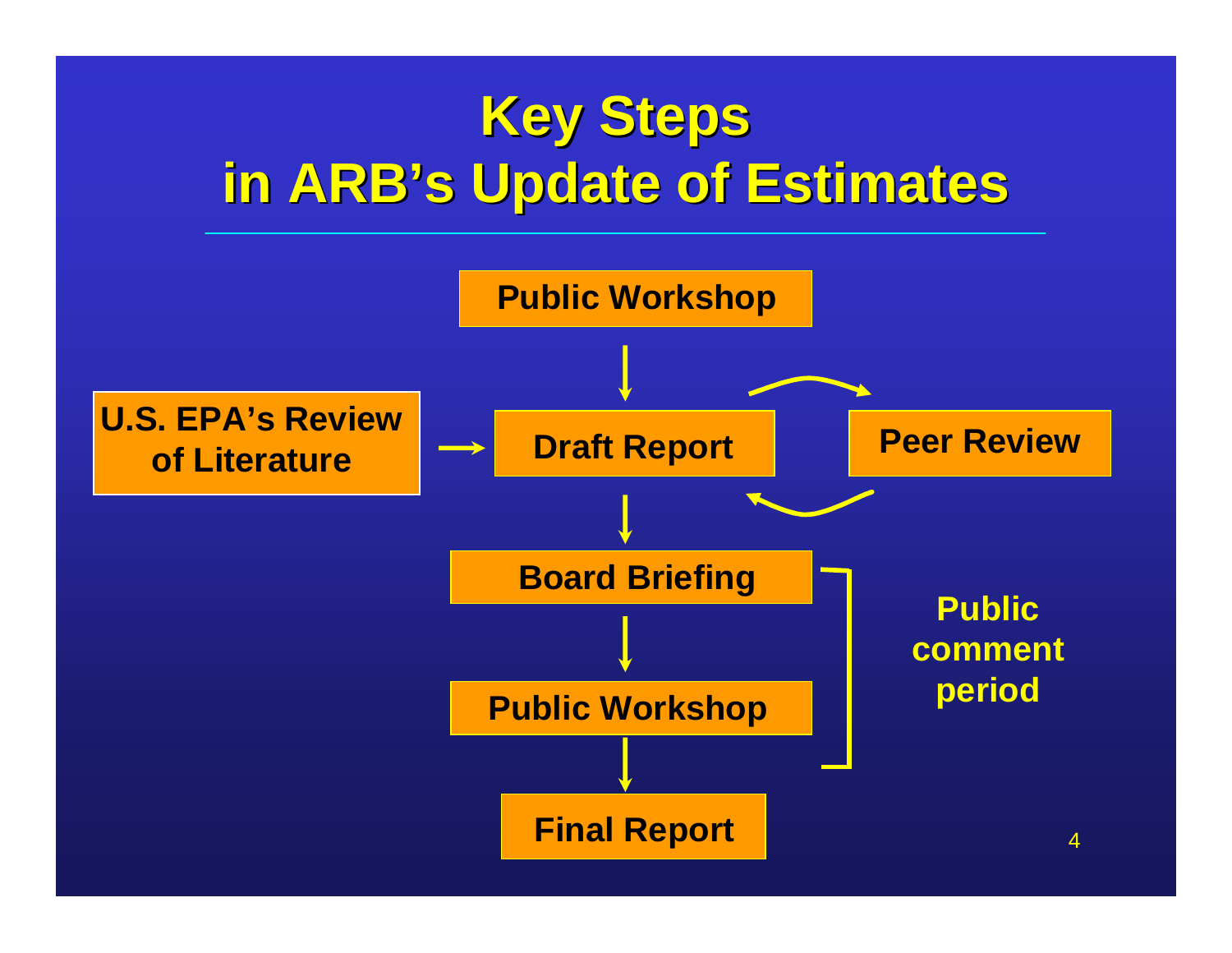# **Advisors**

- Dr. Jonathan Levy, Harvard University
- Dr. Bart Ostro, Office of Environmental Health Hazard Assessment
- Dr. Arden Pope, Brigham Young **University**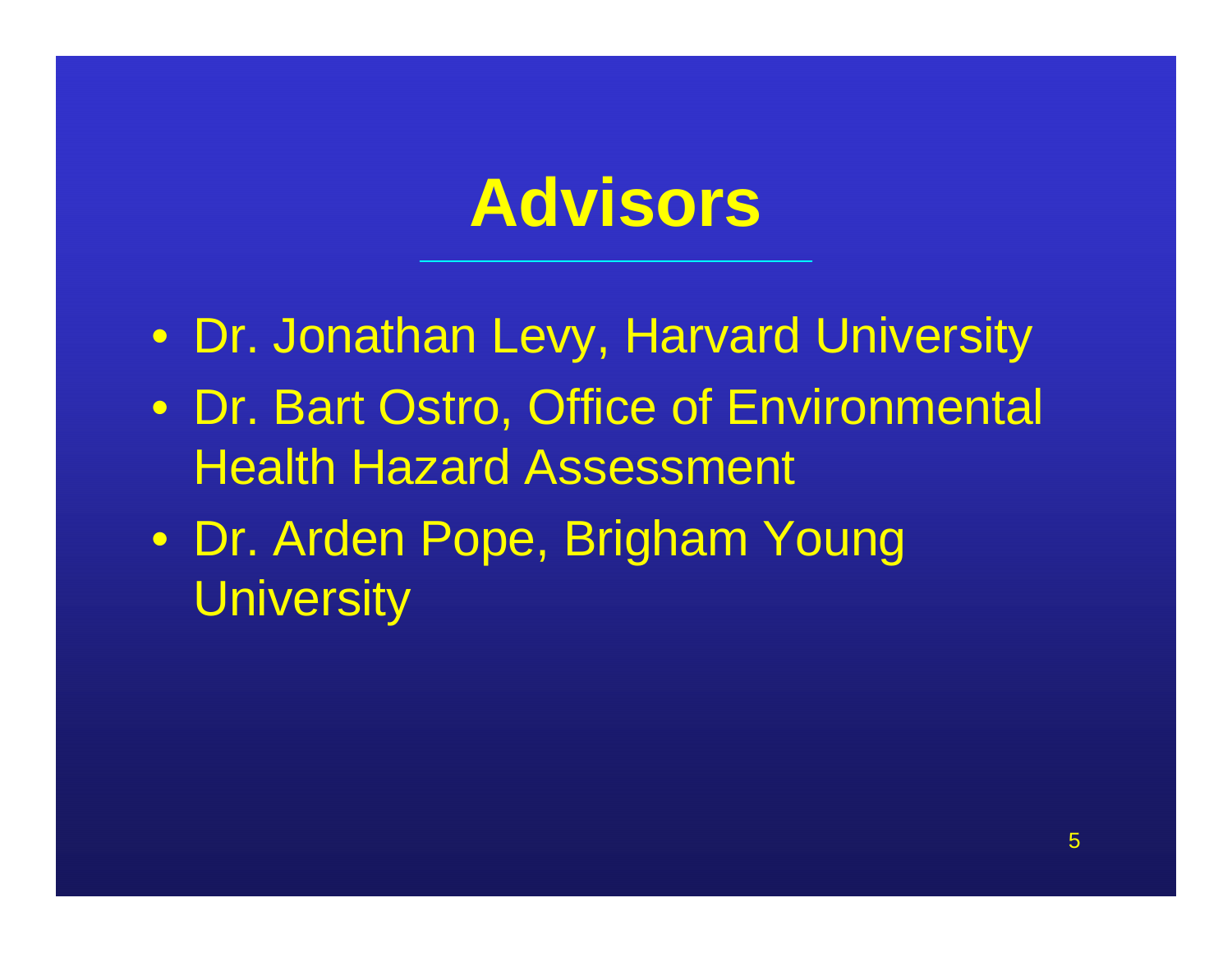#### **Peer Review Evaluation**

- Dr. Jeffrey R. Brook, Environment Canada
- Dr. Mark D. Eisner, UC San Francisco
- Dr. Richard C. Flagan, California Institute of **Technology**
- Dr. Alan E. Hubbard, UC Berkeley
- Dr. Joel D. Kaufman, University of **Washington**
- Dr. Joel D. Schwartz, Harvard University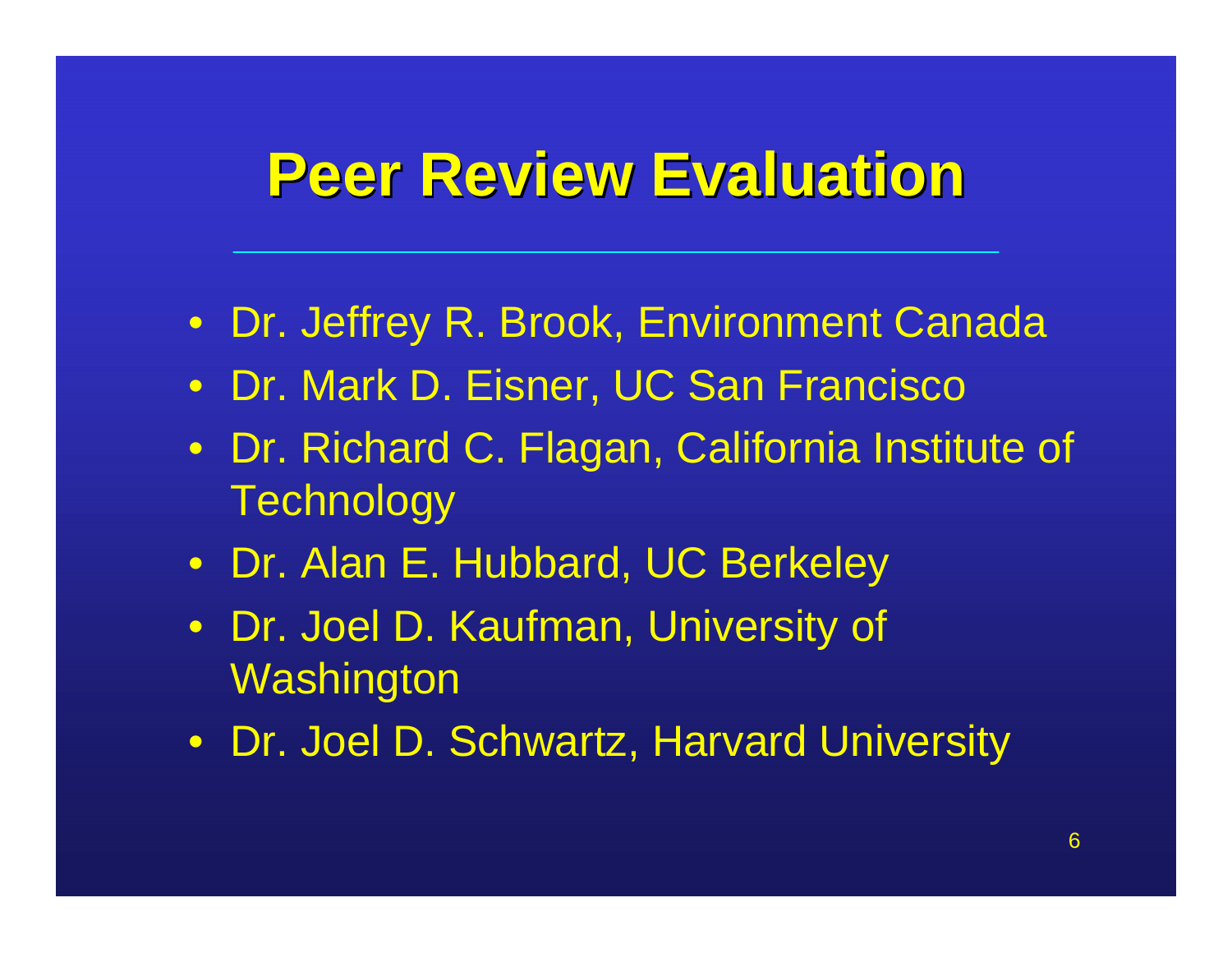**Proposed Revisions to the Methodology**

- New estimate of PM2.5premature death relationship
- Health impacts associated with exposures below the annual standard of 12 µg/m<sup>3</sup>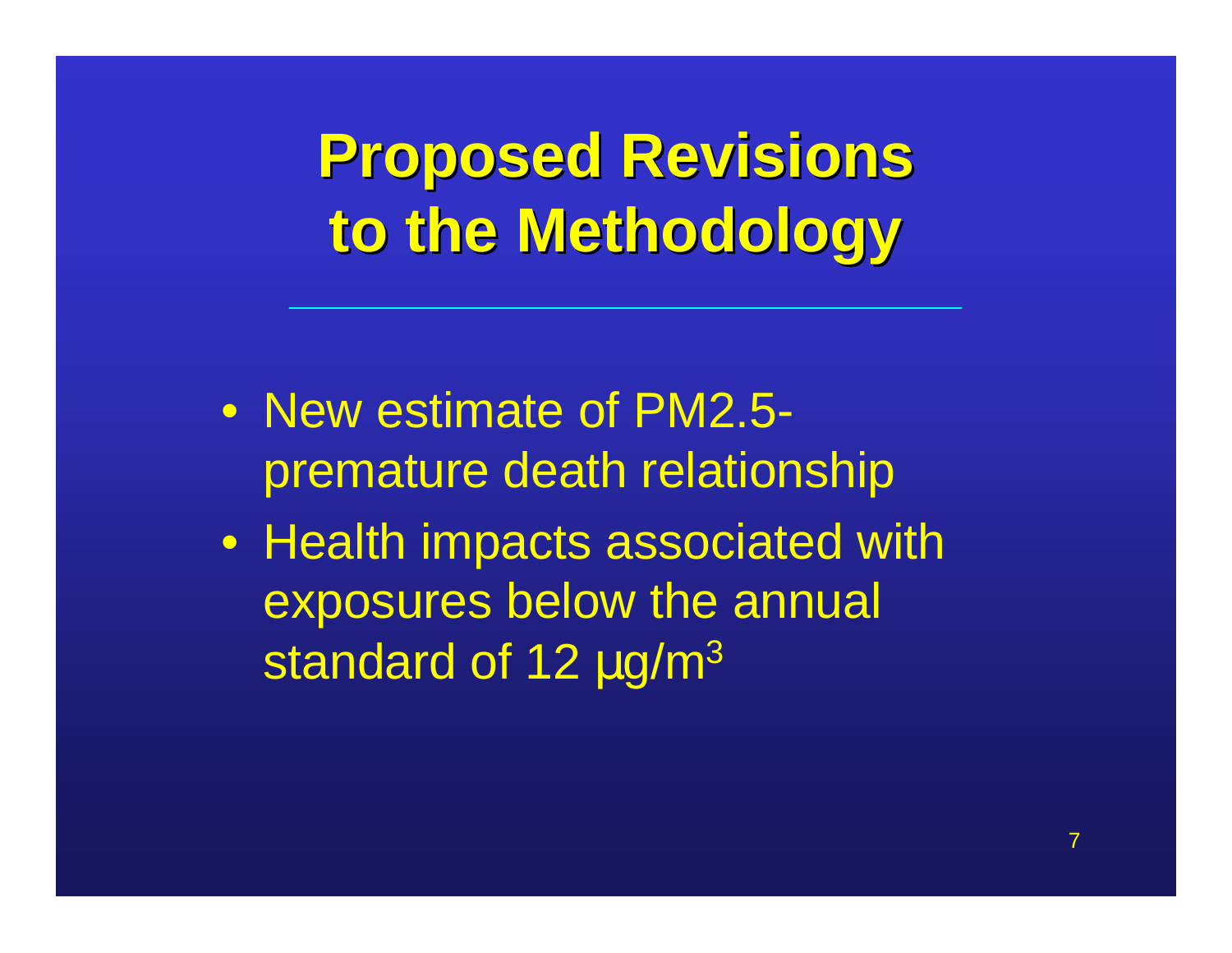## **Basis of Updated Methodology**

- New information from major health studies
	- > Harvard Six Cities (2006)
	- American Cancer Society (2005)
	- **Example Adventist Health Study of Smog (2005)**<br>■ Messential United to the Coood Cooot
	- Women's Health Initiative (2004, 2007)
	- ► Veterans Administration (2003, 2006)
	- **Eleven California Counties (2005)**<br>No. a stis ⊡issais Escalatis (2004)
	- **► Cystic Fibrosis Foundation (2004)**
	- $\triangleright$  Studies outside of the U.S. (2004, 2005)
- U.S. EPA: experts' reviews and interpretations of literature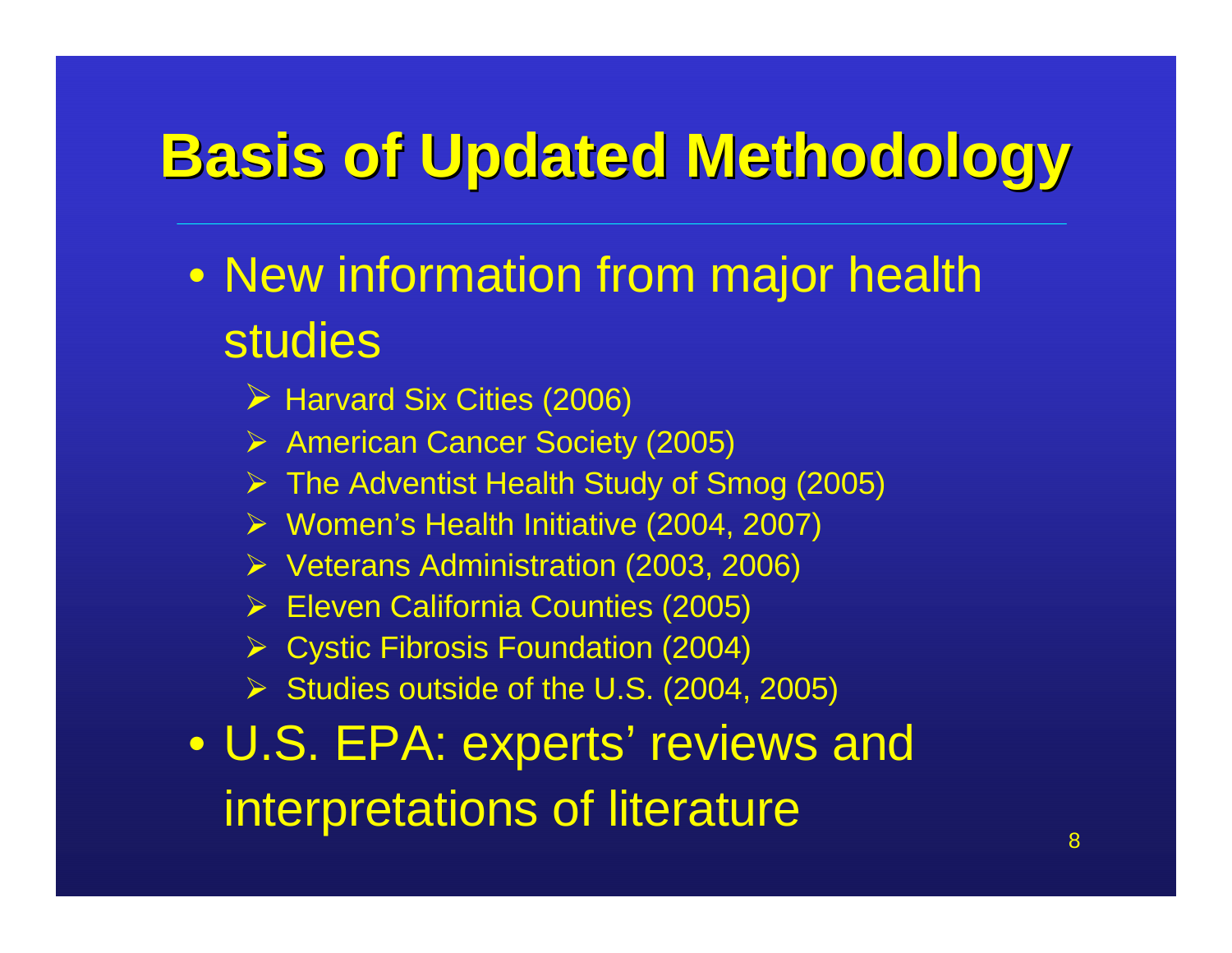## **Summary of Results from Key Studies**

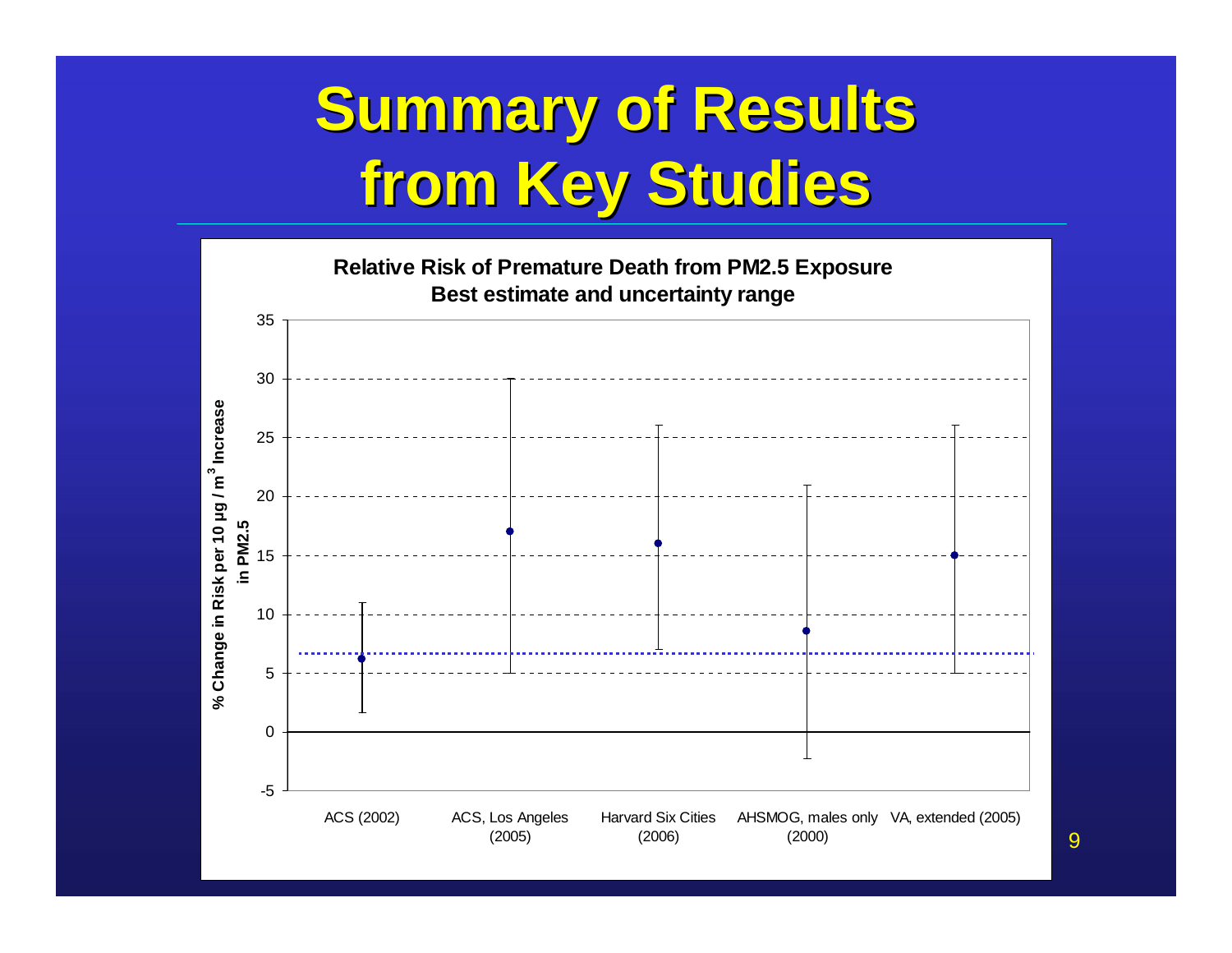**Revised Concentration Response Relationship in Our -Draft Report**

• On average: 10% increased risk of premature death per 10 µg/m<sup>3</sup> increase in long-term PM2.5 exposures

Current estimate is 6%

 • 90 percent uncertainty interval: 3% to 20%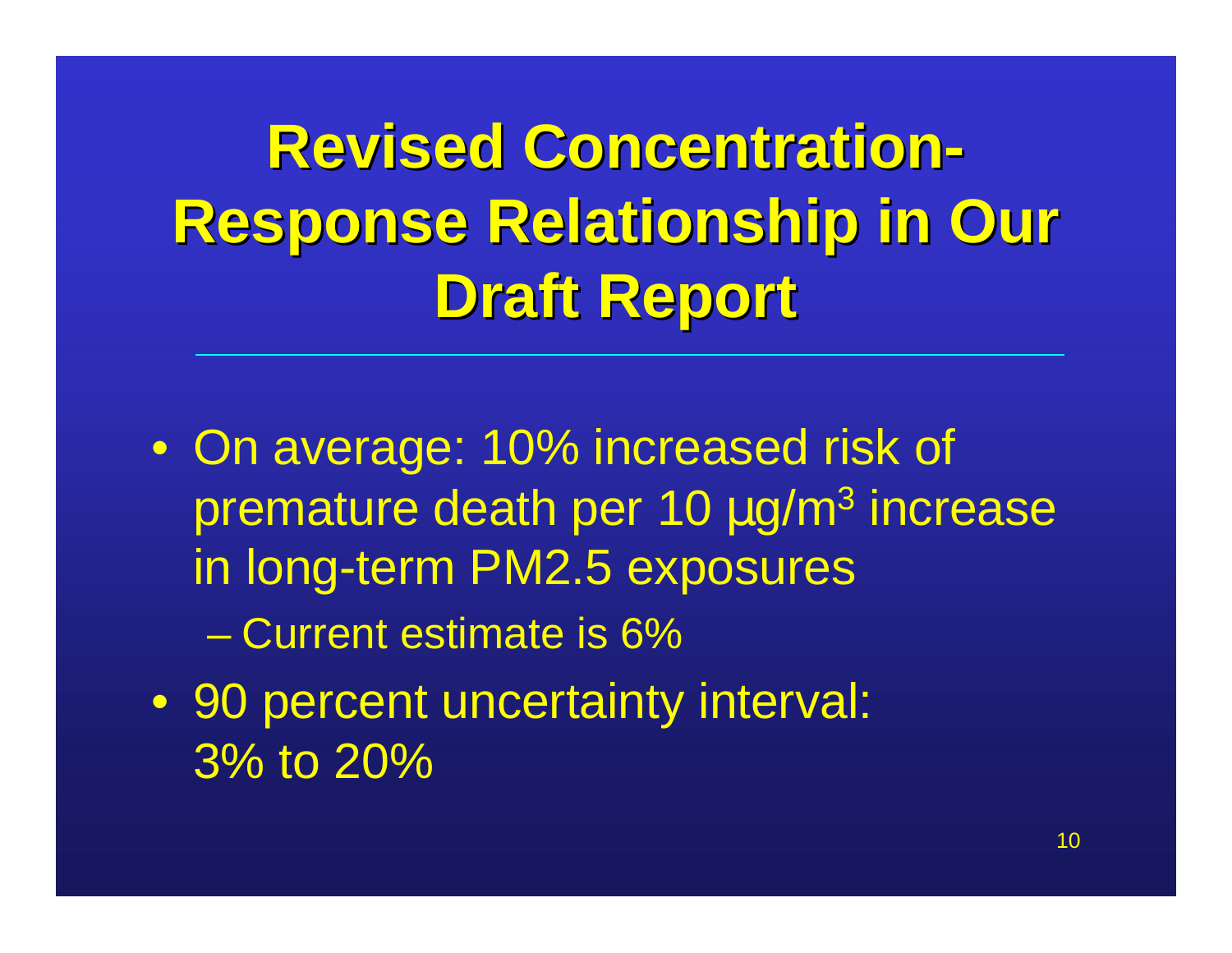## **Other Analyses Consistent with Our Estimate of Increased Risk**

- Results from U.S. EPA's reviews of literature statistically treated in various ways
- Results from actual major cohort studies
- European experts convened to survey interpretations of the literature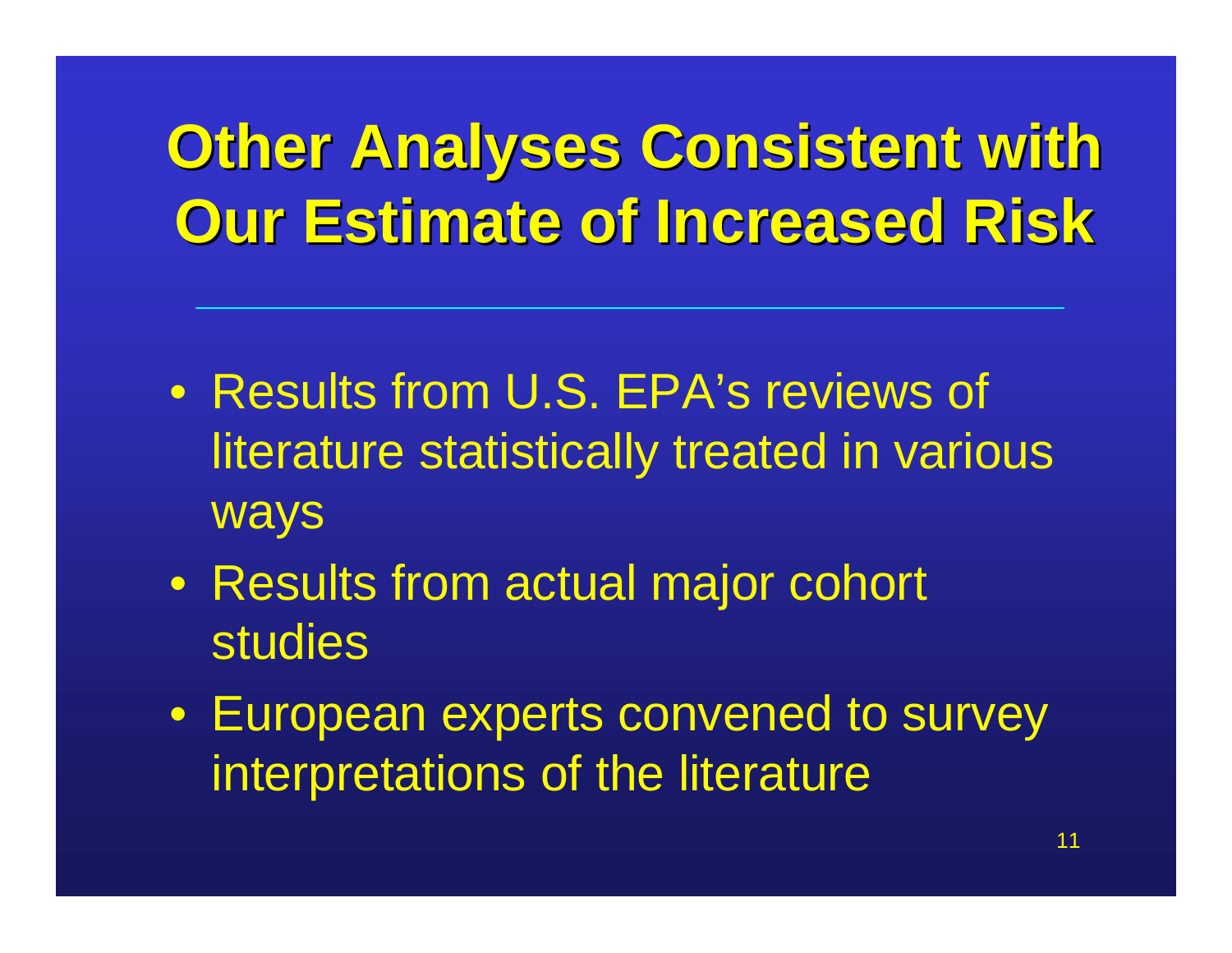## **Statewide PM2.5 Exposures 1987-2006**



12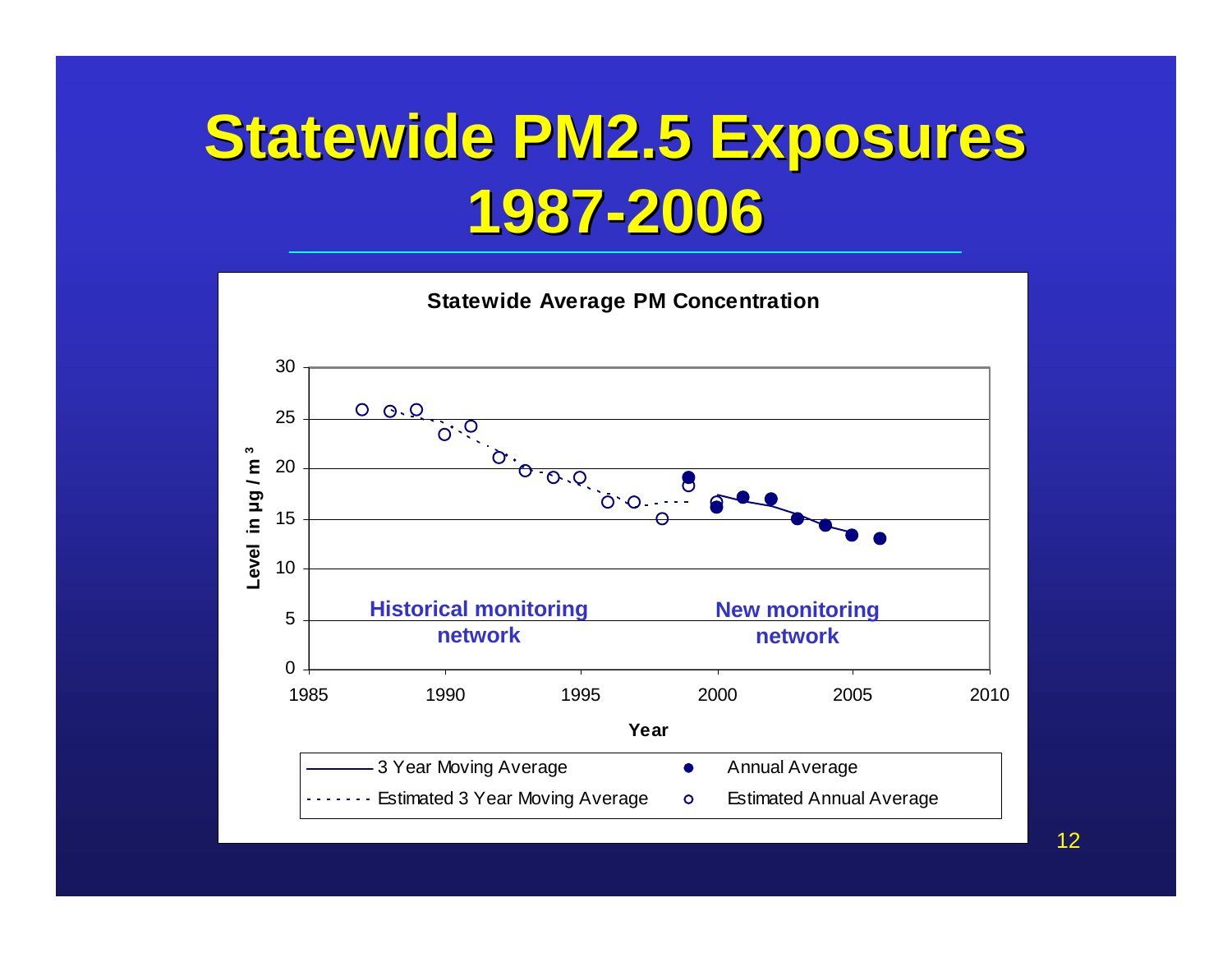### **PM2.5 Exposures 1987, 1999, and 2006**

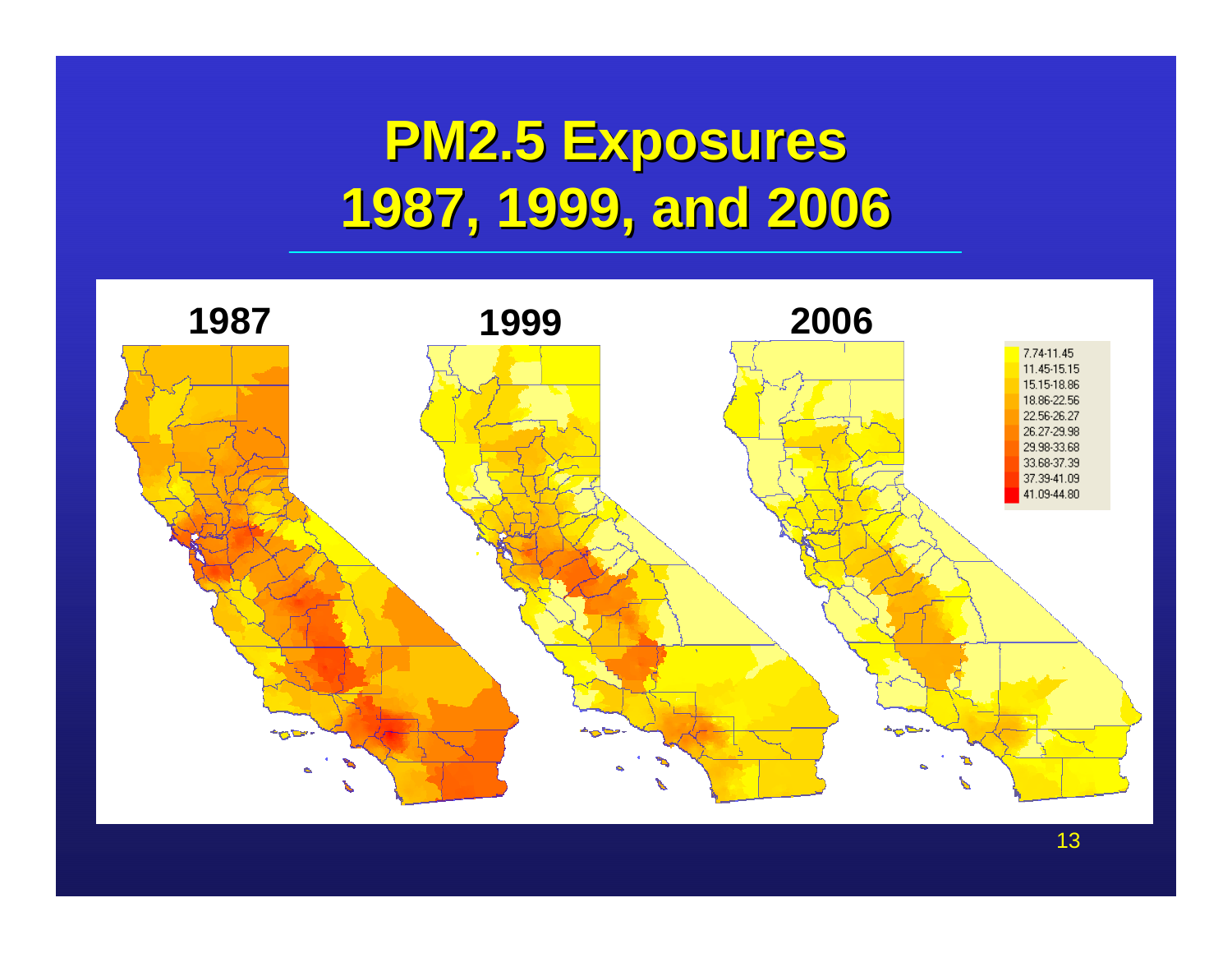#### **Premature Deaths Avoided Due to Ambient PM2.5 Reductions**

- Since 1999, annual average PM2.5 levels decreased 30% statewide
- Deaths avoided due to year-toyear reduction in PM2.5 from 1999 to 2006: 14,000 deaths\*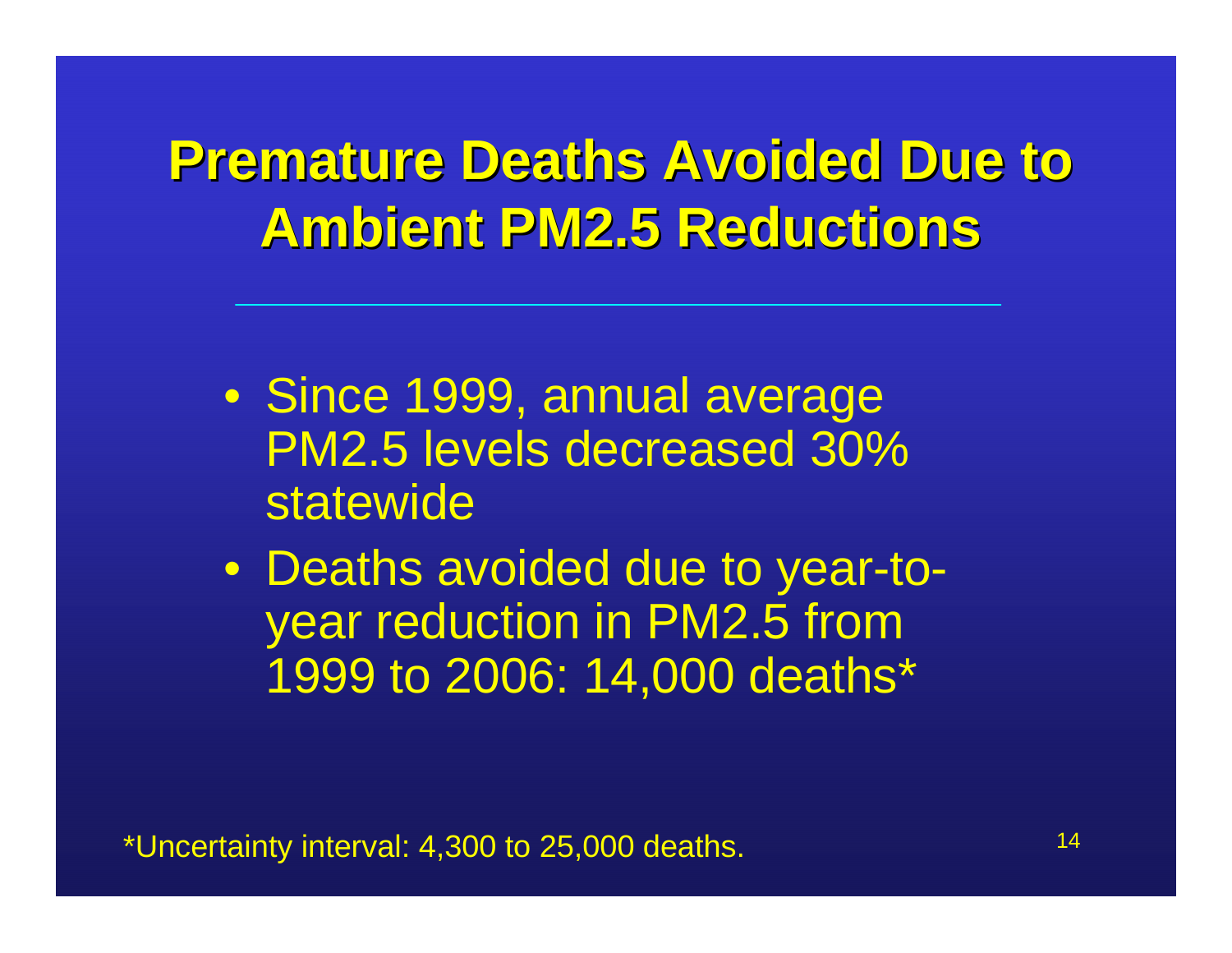## **Proposed Revisions to the Methodology**

- Update PM2.5-premature death relationship
- Use new estimate of ambient PM2.5 concentration based on 2004/05/06 monitoring data
- Estimate health impacts associated with exposures below the annual standard of 12 µg/m<sup>3</sup>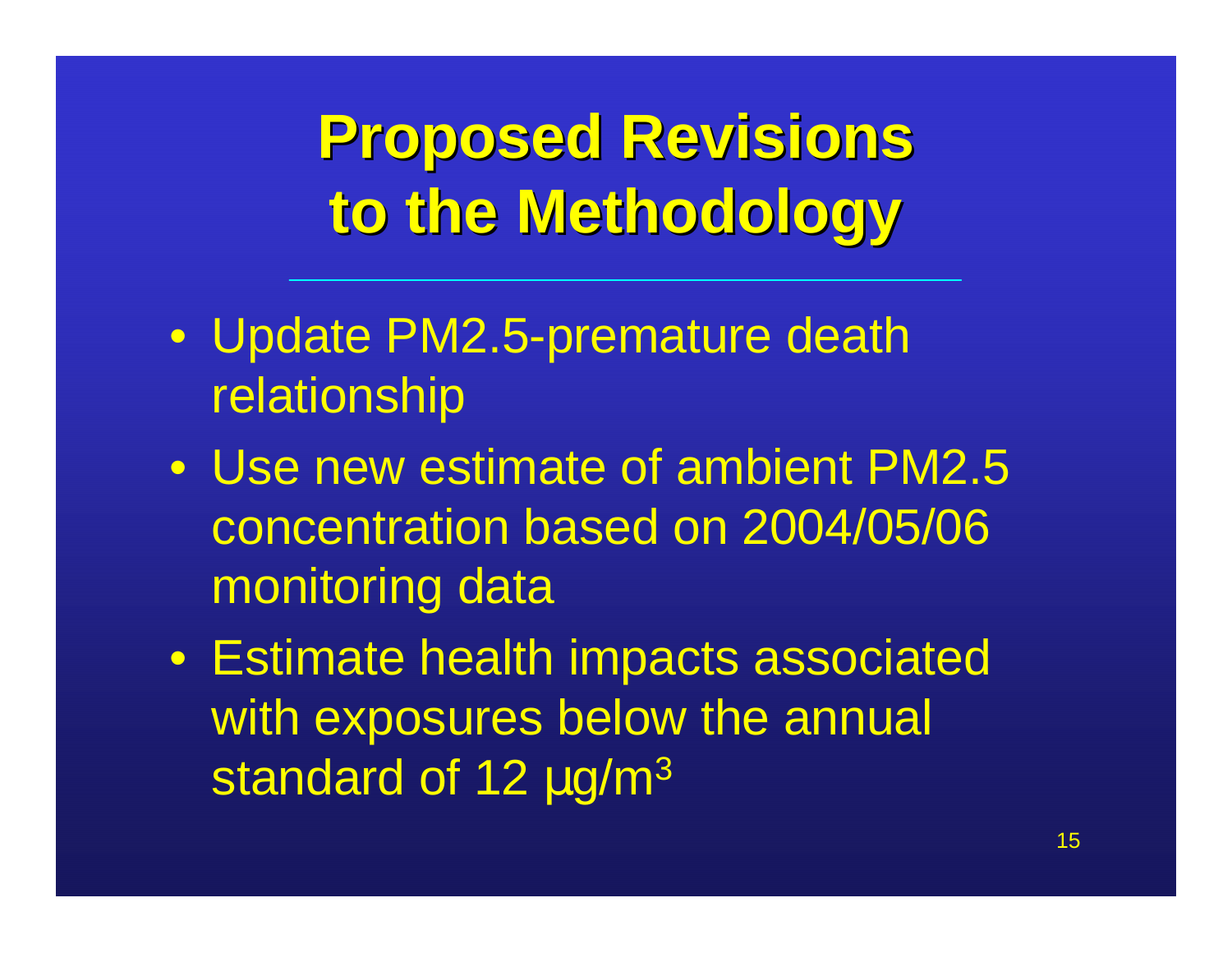#### **Levels at Which the Risk for Premature Death Can Be Quantified**

- Literature suggests increased premature death occurs at levels well below12  $\mu$ g/m $^3$
- New approach uses a range of levels**► 7 μg/m<sup>3</sup>: lowest level measured in**<br>American Cancer Seciety studies American Cancer Society studies $\geq$  2.5 µg/m<sup>3</sup>: background level in California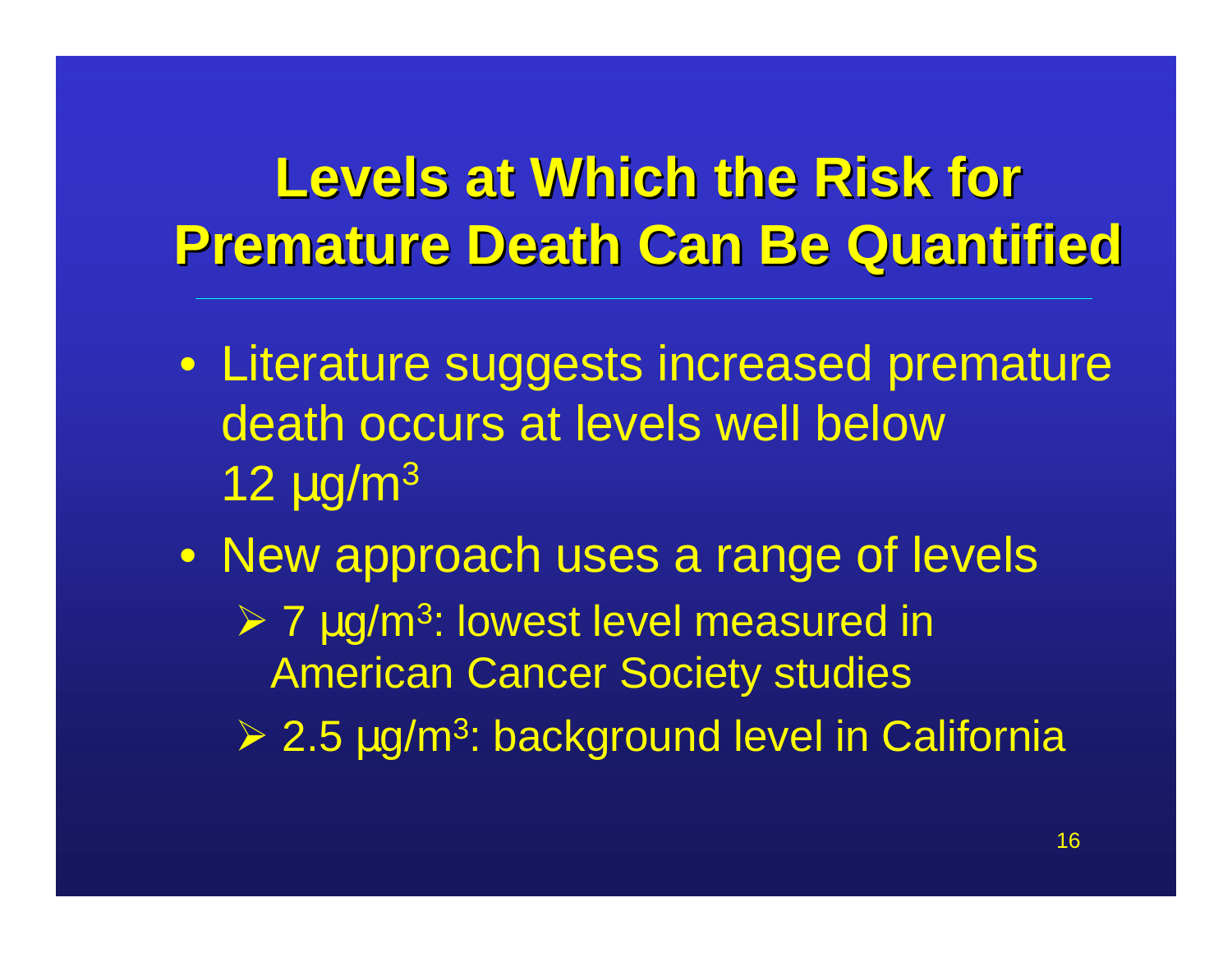#### **Revised Estimates of Premature Deaths Associated with Ambient PM2.5**

- About 14,000 to 24,000\* premature deaths annually are estimated to be associated with long-term exposures to PM2.5
- A majority of the impacts occur in
	- South Coast
	- Charles Constantinopolis San Joaquin Valley
	- $\mathcal{L}_{\mathcal{A}}$  , and the set of the set of the set of the set of the set of the set of the set of the set of the set of the set of the set of the set of the set of the set of the set of the set of the set of the set of th San Francisco Bay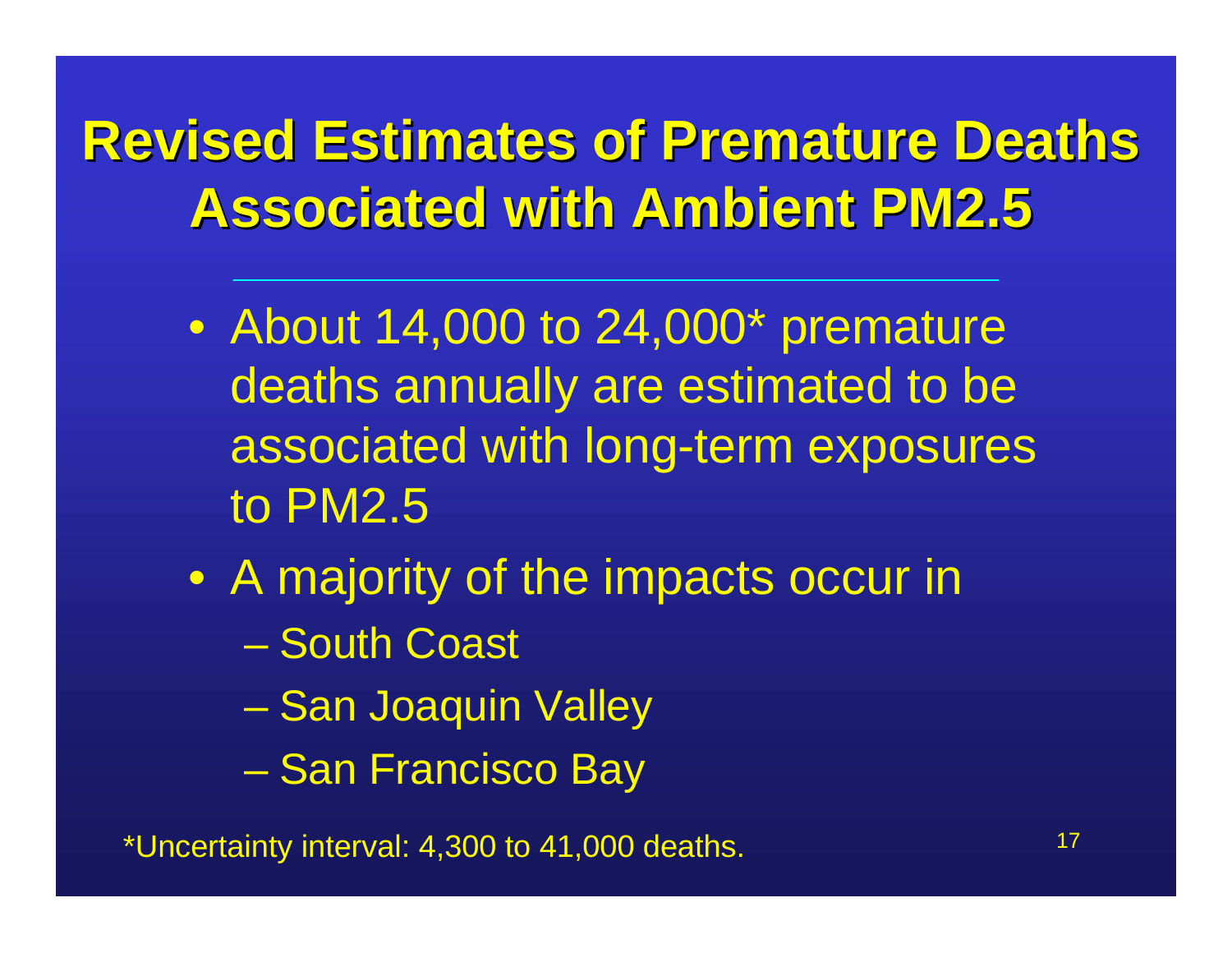#### **New Estimates of Premature Deaths Associated with Diesel PM**

- Updated the methodology by considering the relation between ambient NO $_\mathrm{\mathsf{x}}$  $_{\mathsf{X}}$  and diesel PM concentrations
- Based on new relationship, about 3,900\* premature deaths were associated with primary diesel PM emissions in 2000– Charles Constantinopolis Previous estimate was 2,200 deaths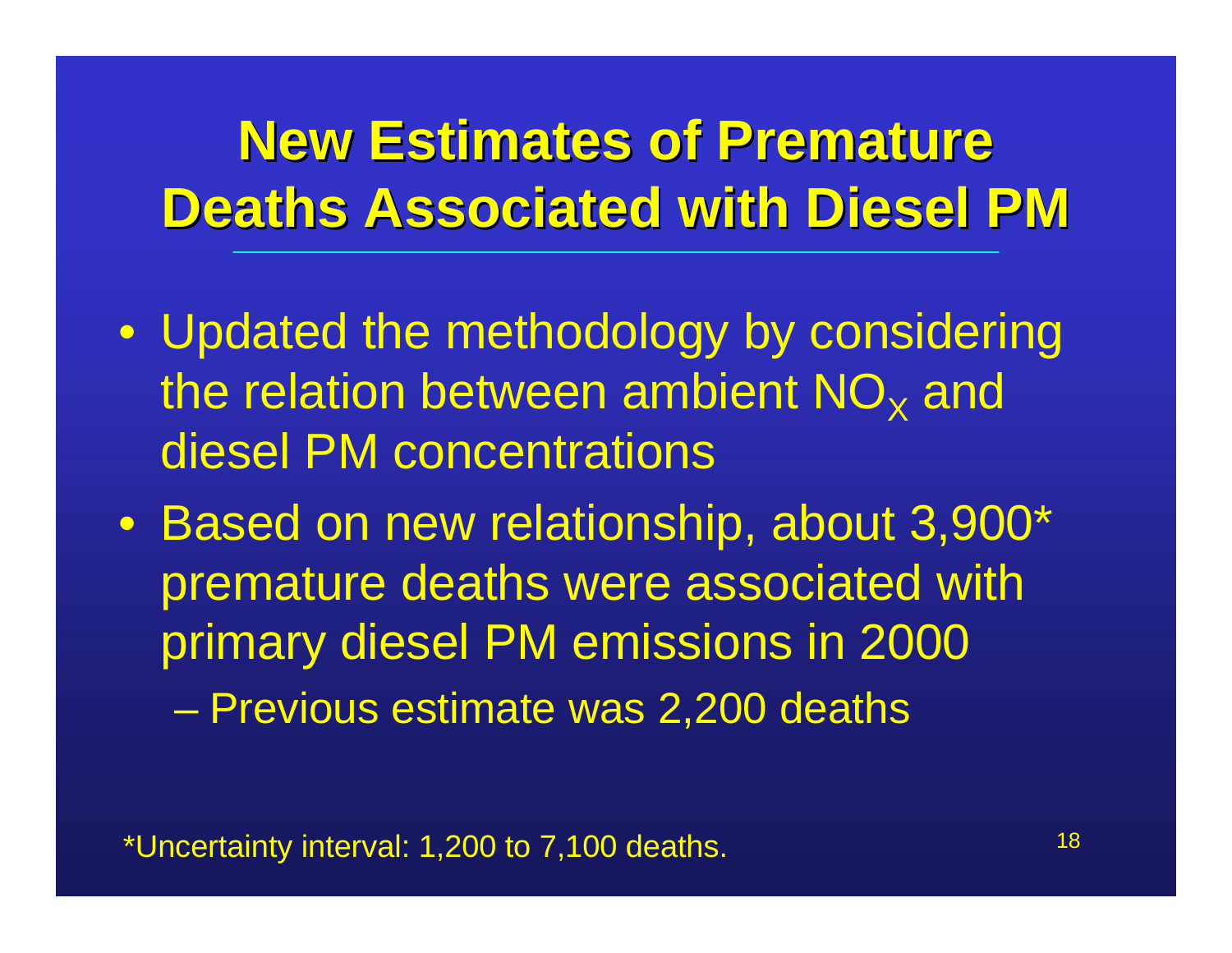# **Summary of Proposed Revisions**

|                                                           | <b>Current</b>            | <b>Proposed</b>                    |
|-----------------------------------------------------------|---------------------------|------------------------------------|
| <b>Increased Risk</b><br>per 10 $\mu$ g/m <sup>3</sup>    | 6%                        | 10%                                |
| <b>Lowest level of effect</b>                             | 12 $\mu$ g/m <sup>3</sup> | Range of 7 to<br>$2.5 \,\mu g/m^3$ |
| Air quality data                                          | Year 1999/2000            | <b>Year 2004-06</b>                |
| <b>Annual premature</b><br>deaths<br>(Ambient PM)         | 8,200                     | 14,000 to 24,000                   |
| <b>Premature deaths in</b><br>2000<br>(primary diesel PM) | 2,200                     | 3,900                              |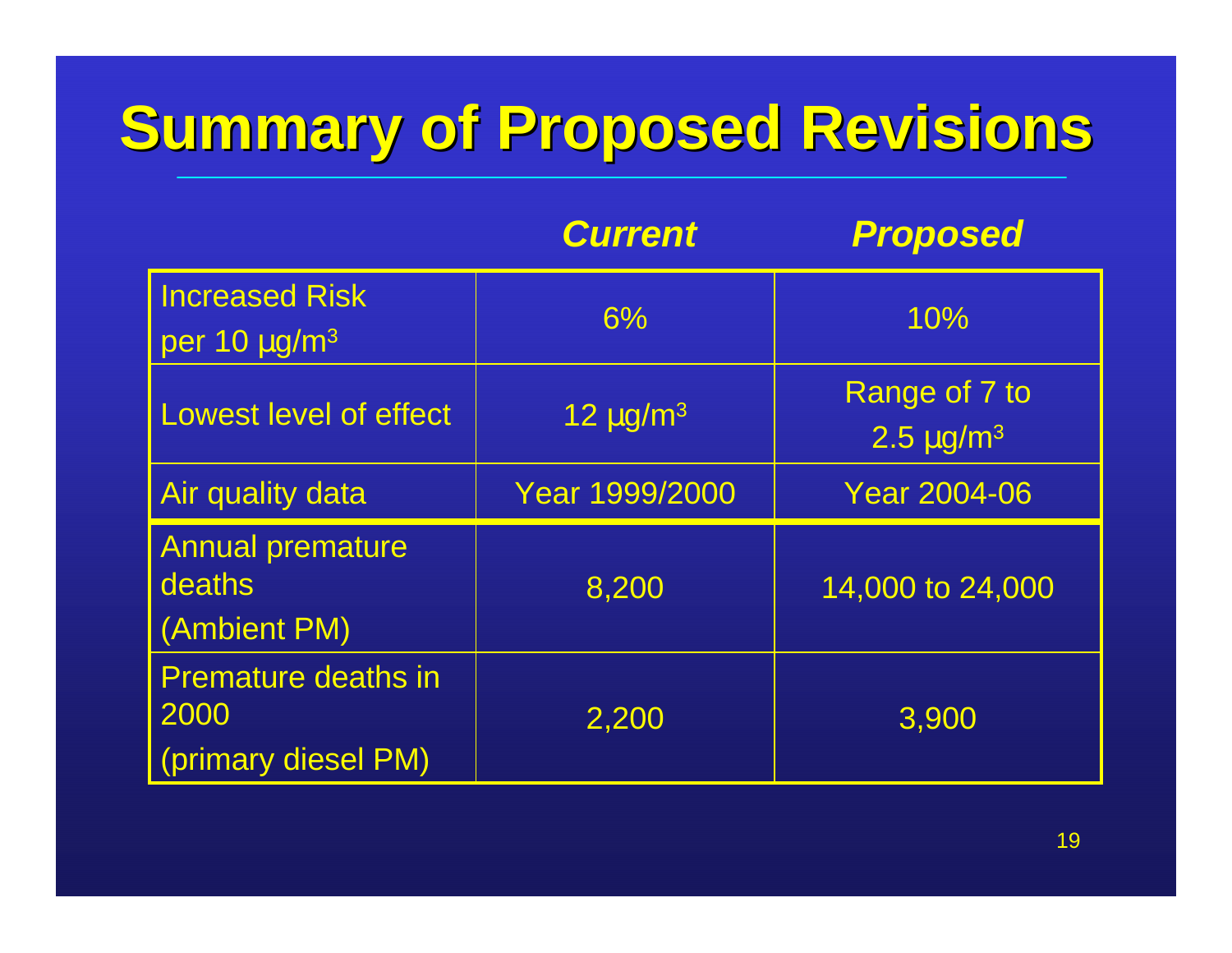# **Uses of New Methodology**

- Use new findings for future health impacts analysis
- Consider this information in next review of ambient air quality **standards**